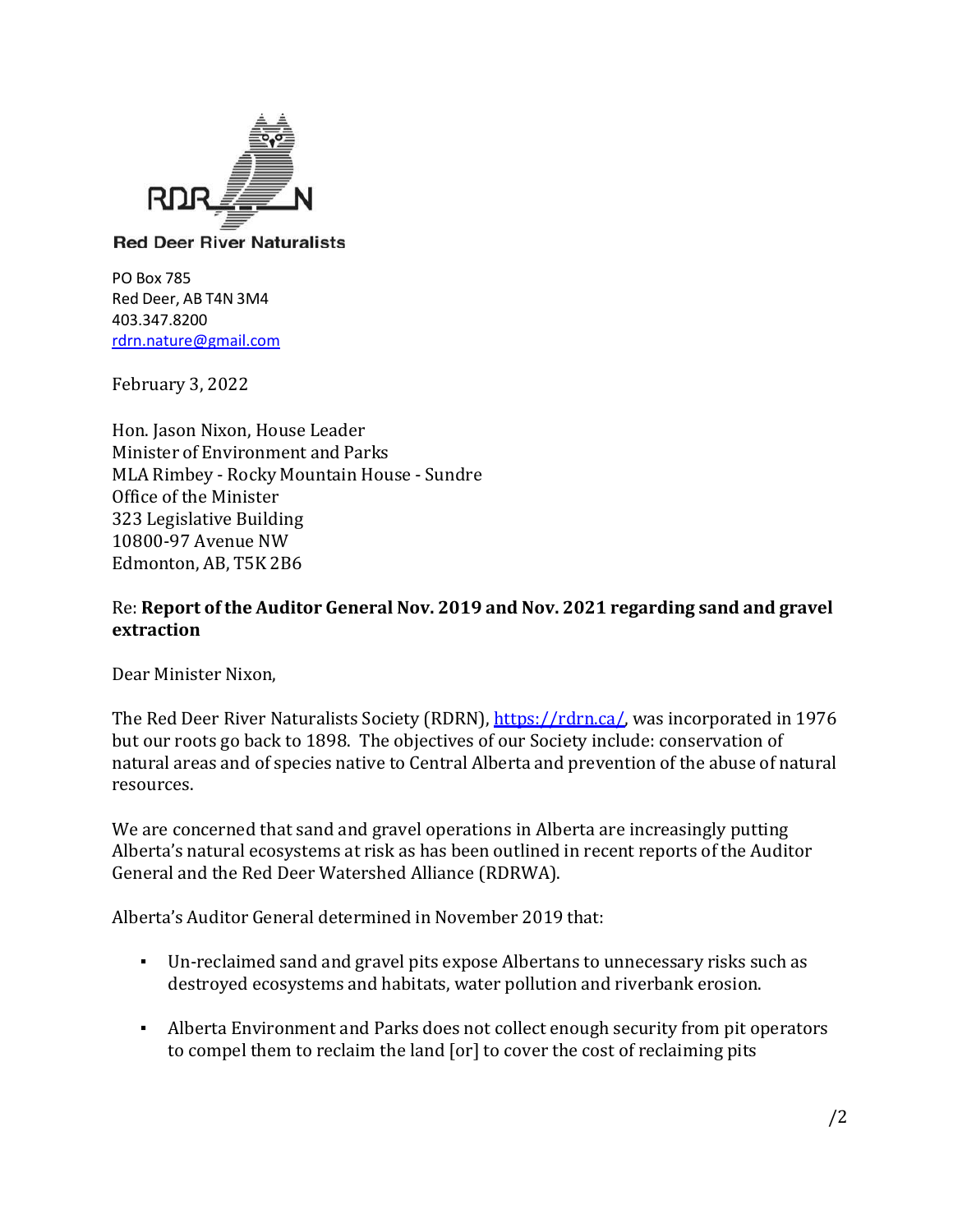The November 2021 Report of the Auditor General found little or no resolution of these concerns, and recommended:

- the Department of Environment and Parks improve the effectiveness and efficiency of reclamation monitoring and enforce reclamation requirements,
- the Department of Environment and Parks collect sufficient security to compel operators to reclaim the land and to cover reclamation costs if operators fail to do so, and
- the Department of Transportation improve its processes to assess, estimate and account for environmental liabilities related to its sand and gravel pits and highway maintenance yards.

The Red Deer River Watershed Alliance has cited a number of scientific studies that indicate aggregate extraction within the floodplain poses risks to shallow groundwater, species habitat and river morphology. Since there has been little progress rectifying deficiencies identified by the Auditor General in both 2019 and 2021, the RDRN feels it is prudent that we support recommendation #4 from the RDRWA *Policy Statement - Sand and Gravel Program Review* issued in April 2017:

"4. Suspend new aggregate extraction approvals within alluvial (shallow) aquifers in the 1:100-year floodplain zone until further research analyzing risks to water security and aquatic ecosystem health is completed."

The Red Deer River Naturalists Society respectfully requests that the Government of Alberta resolve deficiencies outlined by the Auditor General and suspend new aggregate extraction approvals within alluvial (shallow) aquifers in the 1:100-year floodplain zone until further research analyzing risks to water security and aquatic ecosystem health is completed. Two resolutions to that effect from the RDRN membership are attached. These resolutions were passed unanimously at our Annual General Meeting on January 27, 2022. Please contact me for additional information.

Sincerely,

Ruh Jollas

 President, Red Deer River Naturalists Society Rick Tallas

 Attachments: Resolution #1 Resolution #2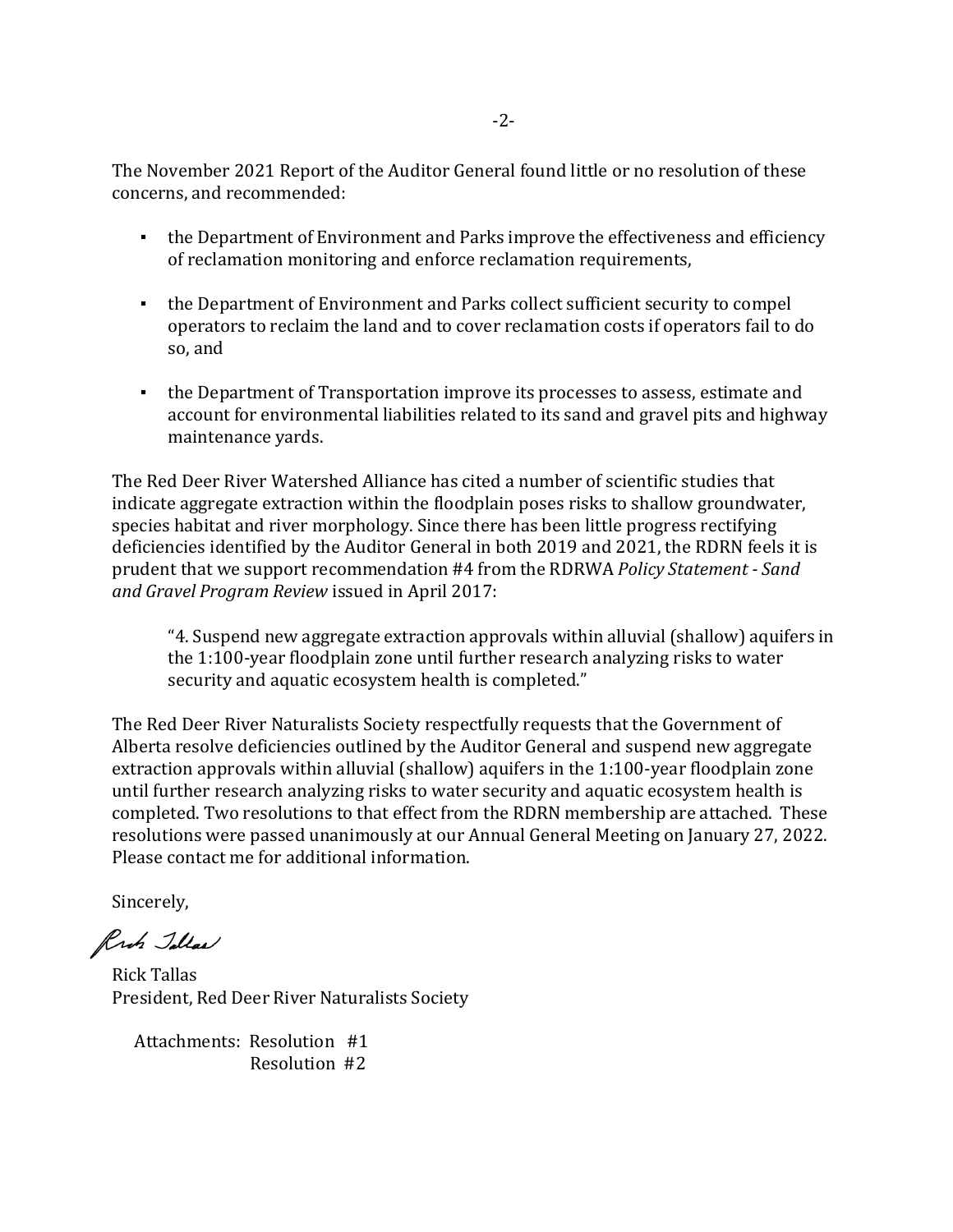CC: Hon. Jason Kenney, Premier

Hon. Doug Schweitzer, Minister of Jobs, Economy and Innovation Hon. Nathan Cooper, Speaker, MLA, Olds, Didsbury, Three Hills Hon. Ron Orr, MLA, Lacombe Ponoka, Minister of Culture and Status of Women Hon. Adriana LaGrange, Red Deer-North, Minister of Education Jason Stephan, MLA, Red Deer-South Devin Dreeshen, MLA, Innisfail-Sylvan Lake Marlin Schmidt, NDP Critic for Environment and Parks Mayor Ken Johnston, City of Red Deer Mayor James Wood, Red Deer County Reeve Daryl Lougheed, Clearwater County Reeve Barbara Shepherd, Lacombe County Reeve Angela Aalbers, Mountain View County Richard Schneider, Executive Director, Nature Alberta Josee Methot, Executive Director, [Red Deer River Watershed Alliance](https://rdrwa.ca/) Delinda Ryerson, Executive Director, Alberta Fish and Game [Association](https://www.afga.org/) Silvia D'Amelio, Chief Executive Officer, Trout Unlimited Canada Ian Urquhart, Executive Director, Alberta Wilderness Assn. Red Deer Advocate Newsroom CBC News Edmonton CBC News Calgary RDRN membership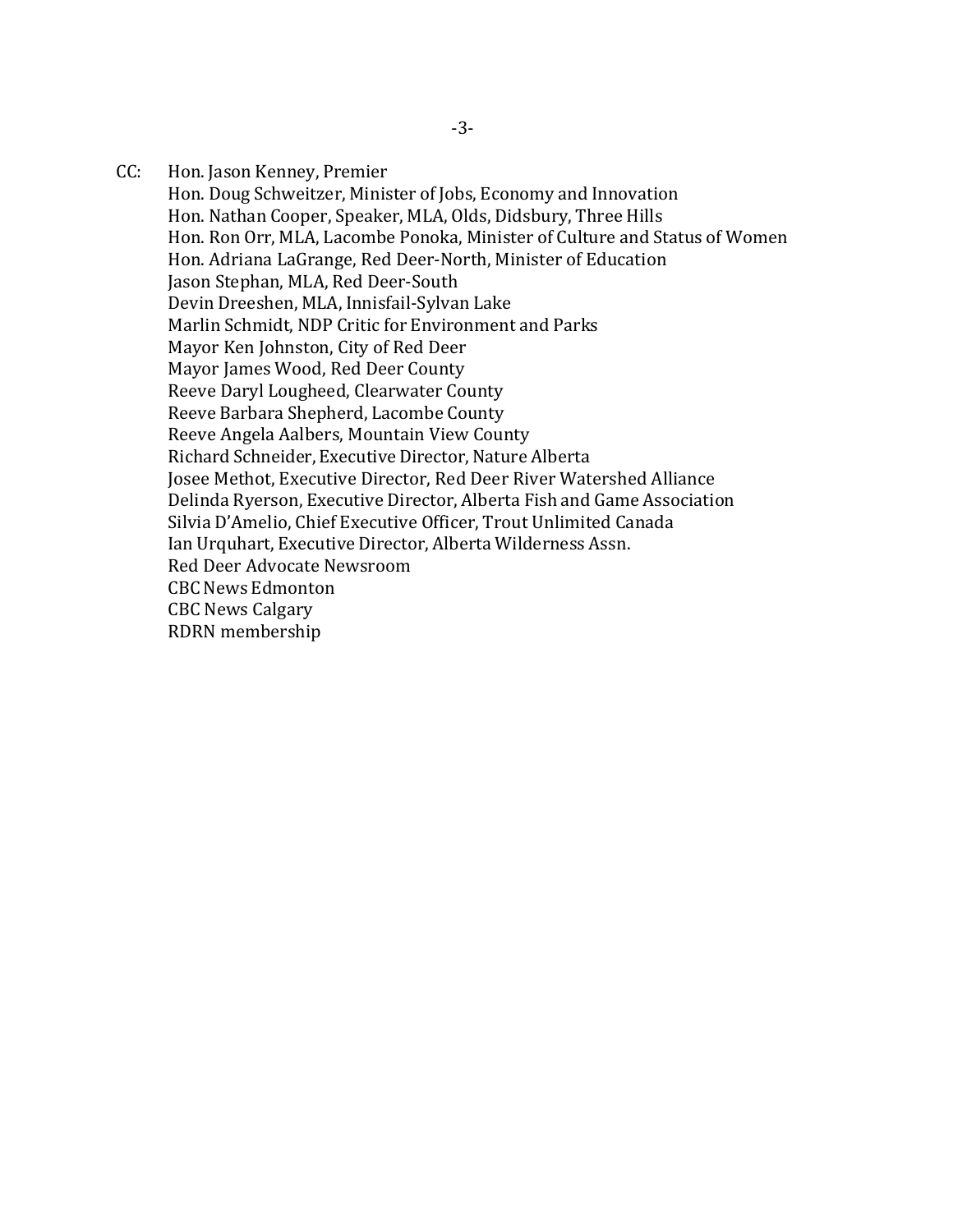## **Resolution 1 presented to the assembled membership of the Red Deer Naturalists Society at the January 27, 2022 Annual General Meeting and passed unanimously:**

Whereas, sand and gravel deposits in Central AB tend to be associated with bio-diverse, well-connected habitats such as river flood plains and riparian areas,

and whereas, such areas are of interest to the Red Deer River Naturalist Society whether they are public or private property,

and whereas, Alberta's Auditor General determined in November 2019<sup>1</sup> that:

- Un-reclaimed sand and gravel pits expose Albertans to unnecessary risks such as destroyed ecosystems and habitats, water pollution and riverbank erosion.
- Alberta Environment and Parks does not collect enough security from pit operators to compel them to reclaim the land [or] to cover the cost of reclaiming pits

and whereas the Report of the Auditor General—November 2021<sup>2</sup> found little or no resolution of these concerns, be it resolved that the RDRN supports the following recommendations from The Report of the Auditor General—November 2021:

- the Department of Environment and Parks improve the effectiveness and efficiency of reclamation monitoring and enforce reclamation requirements, and
- the Department of Environment and Parks collect sufficient security to compel operators to reclaim the land and to cover reclamation costs if operators fail to do so, and
- the Department of Transportation improve its processes to assess, estimate and account for environmental liabilities related to its sand and gravel pits and highway maintenance yards.

<sup>1</sup>[https://www.oag.ab.ca/wp-content/uploads/2020/05/Environment\\_Sand\\_and\\_Gravel\\_Pits](https://www.oag.ab.ca/wp-content/uploads/2020/05/Environment_Sand_and_Gravel_Pits) [\\_Followup\\_Nov2019\\_GllmxXZ.pdf](https://www.oag.ab.ca/wp-content/uploads/2020/05/Environment_Sand_and_Gravel_Pits_Followup_Nov2019_GllmxXZ.pdf)

<sup>2</sup><https://www.oag.ab.ca/wp-content/uploads/2021/11/oag-report-of-the-auditor-general-> [nov-](https://www.oag.ab.ca/wp-content/uploads/2021/11/oag-report-of-the-auditor-general-nov-2021.pdf#page%3D95)[2021.pdf#page=95](https://www.oag.ab.ca/wp-content/uploads/2021/11/oag-report-of-the-auditor-general-nov-2021.pdf#page%3D95)